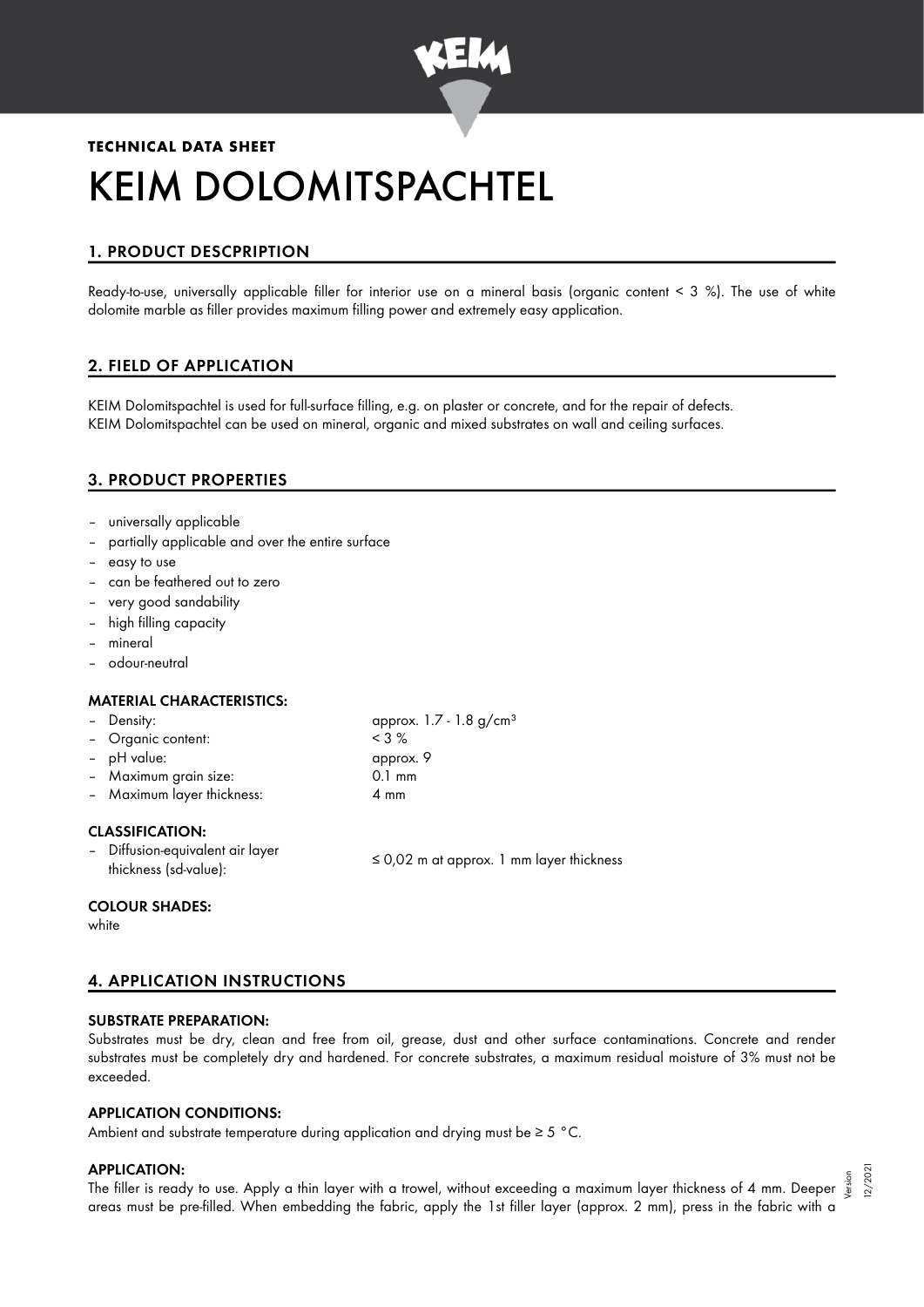trowel or dry roller and smooth out the excess filler with a trowel. After drying of the 1st filler layer, apply 2nd layer with trowel.

## FINISHING:

Note:

We recommend priming with KEIM Soliprim after sanding and thoroughly removing dust from the trowel surface. Processing should be done with a roller and not with a brush.

Follow-up coat:

KEIM Dolomitspachtel can be painted over with all KEIM silicate interior paints.

#### DRYING TIME:

Can be overcoated after 8 hours at the earliest (at 23°C and 50% RH). At higher relative humidity, layer thicknesses and/or lower temperatures, drying is delayed accordingly.

### CONSUMPTION:

These material consumption values are guide values for smooth substrates. Exact consumption values must be determined by means of test areas.

## CLEANING OF TOOLS:

Clean immediately with water.

## 5. PACKAGING

| <b>Container content</b> | Unit of measure | Quantity on pallet | Type of container |
|--------------------------|-----------------|--------------------|-------------------|
|                          | ĸa              | د.                 | bucket            |

## 6. STORAGE

| max. storage time | <b>Storage conditions</b>                            |
|-------------------|------------------------------------------------------|
| 12 months         | cool<br>frost-free<br>keep container tightly sealed. |

## 7. DISPOSAL

For disposal information refer to section 13 of the safety data sheet.

# EC WASTE CODE:

Waste code: 08 04 10

## 8. SAFETY INSTRUCTIONS

Please, refer to the Material Safety Data Sheet.

GISCODE: GIS code: BSW 20